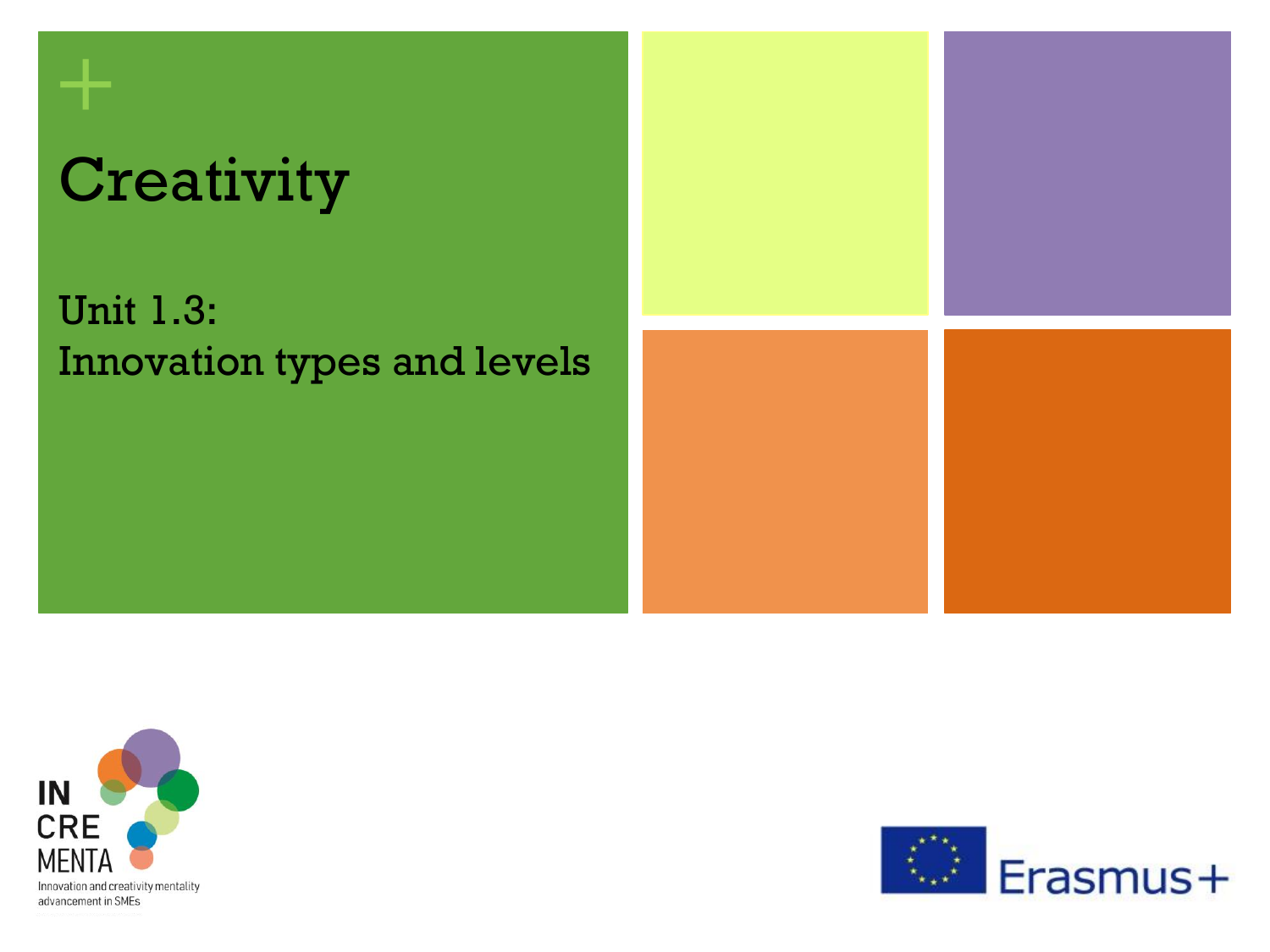This unit presents the practical application of creativity i.e. innovation; its different types and levels.

#### Aims:

Show different points of view on innovation

#### Learning Outcomes:

- The learner should be able to present different levels and types of innovation
- The learner should be able to choose the right type of innovation
- The learner should be able to apply different levels of innovation to the problem faced





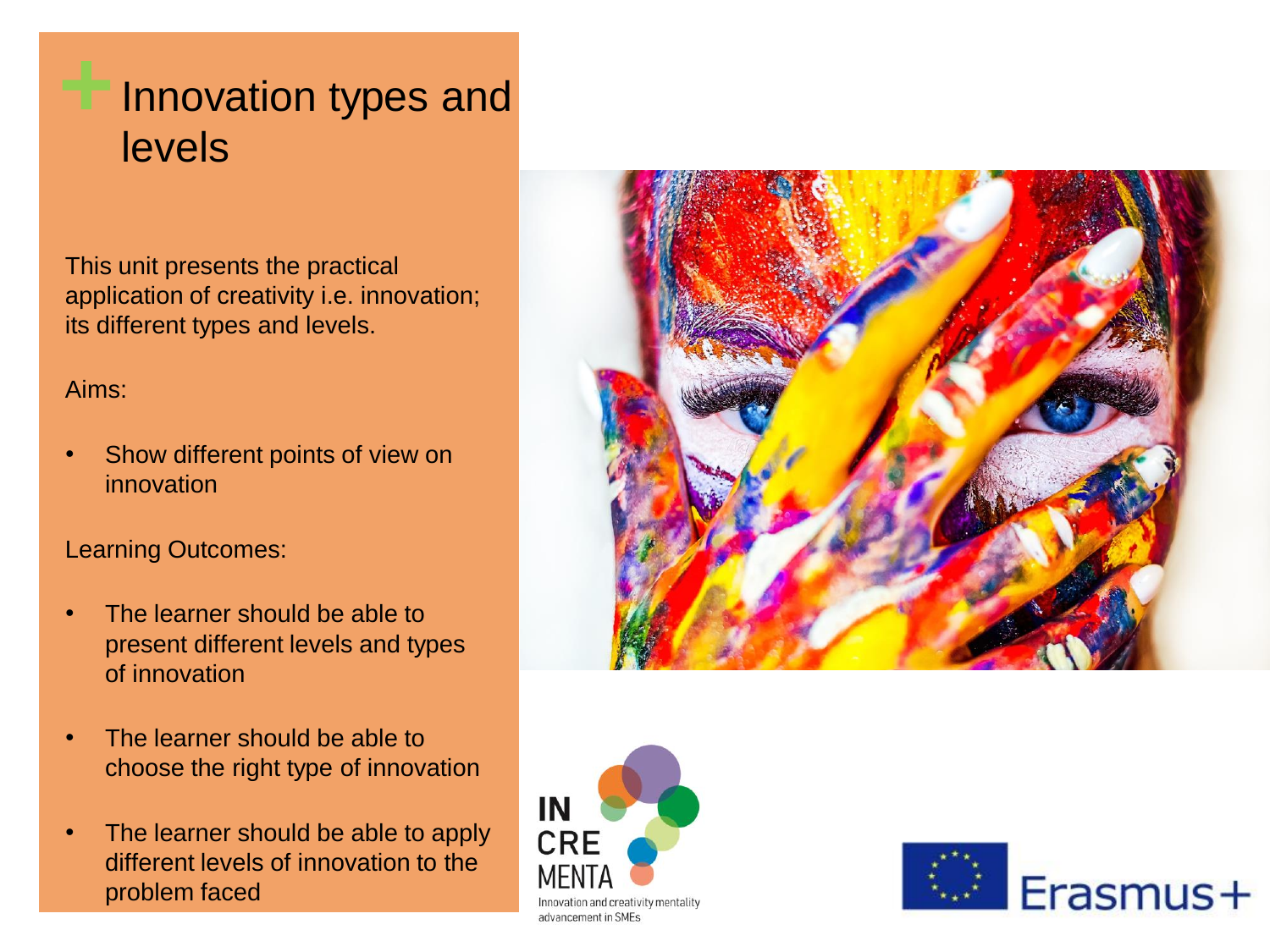Links between creativity and innovation - reminder

- Creativity ability to generate ideas, overcome schemes and straight forward way of thinking. It is willingness to find a solution or an answer to a problem.
- Innovation is a next step after creativity and is based on a change, something new, unconventional solution. **Implementation of creative ideas.**





**+**

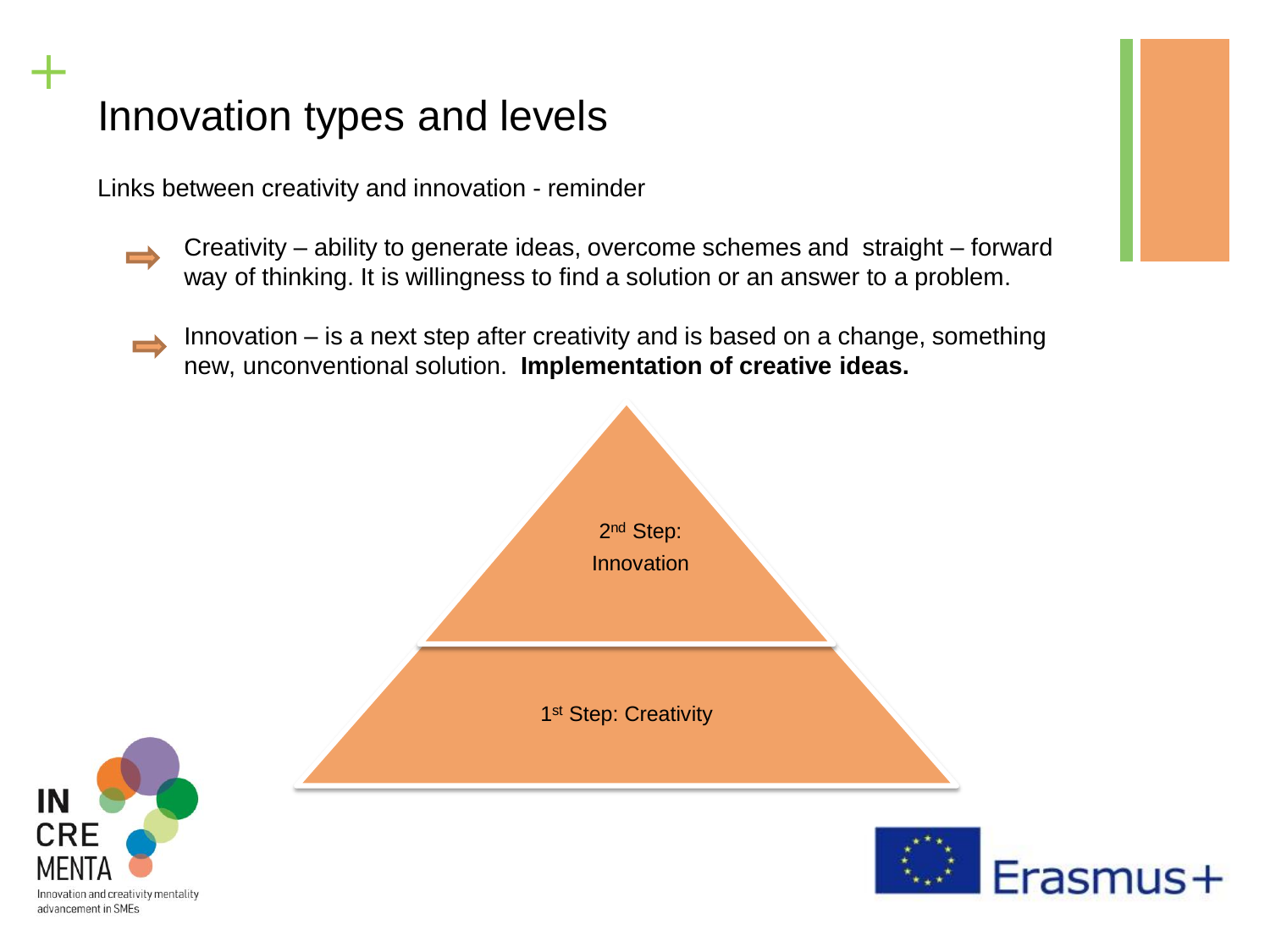Types of innovation



**+**

Why should you know the types of innovation?

Innovation management, the types of innovation and thus the classification of innovation have a strategic and process-related significance



It determines *where* an organization wants to innovate.

As a next step, it allows you to set **innovation strategy**

It impacts the **innovation process**, since the different types of innovation have different requirements.



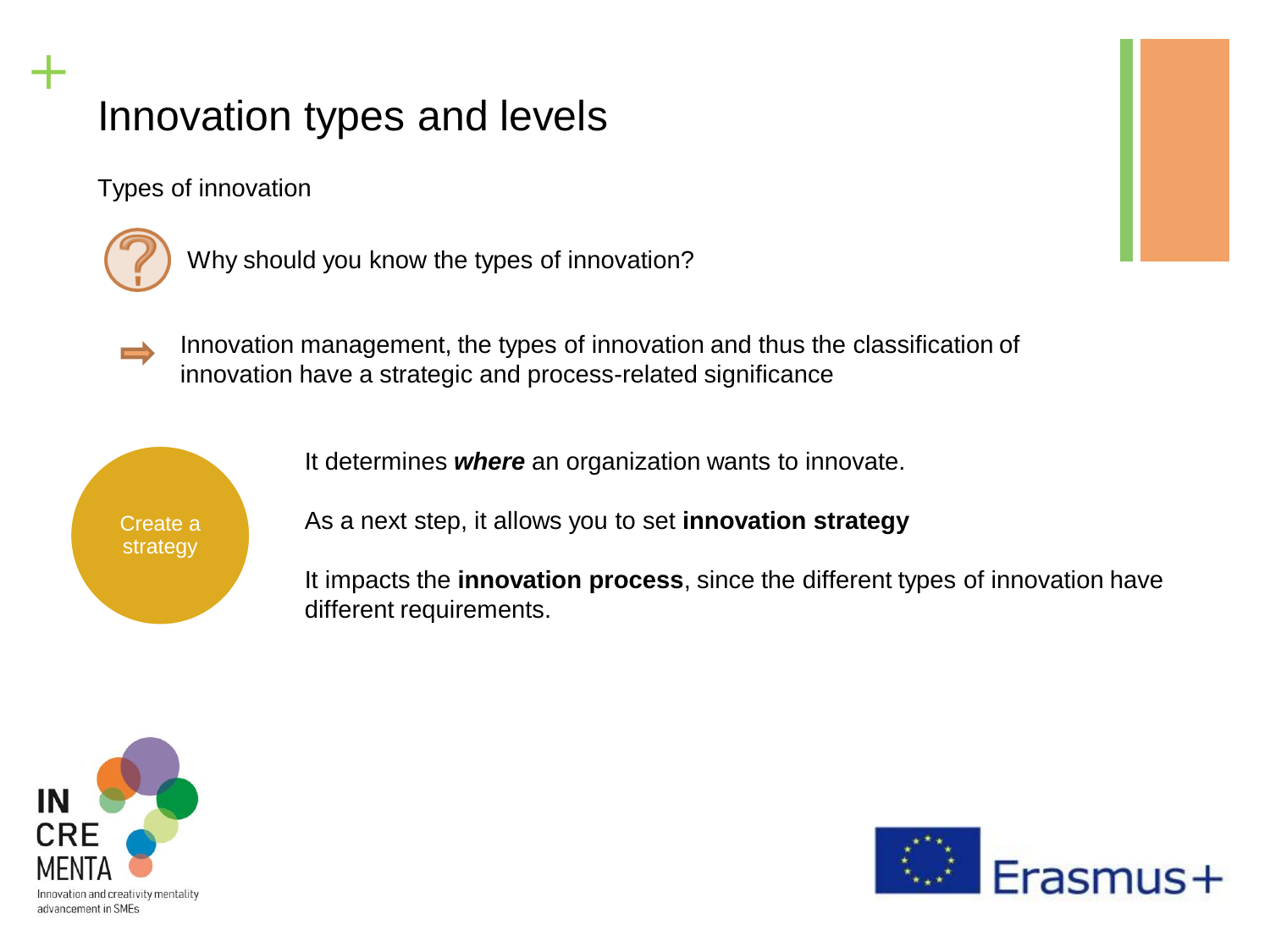Types of innovation

**+**

Classification BY THE OBJECT of innovation

- Product innovation creation of new or significantly improved goods or services it strictly leads to differentiate from competition and to customer satisfaction
- Process innovation development of a new significantly improved production or supply process
- Marketing innovation implementation of new marketing methods that bring significant changes in the design of the product or its advertising
	- Organisational innovation implementation of new methods in the daily business practices, in work organisation



Can you think of an example of each area of innovation in your company?

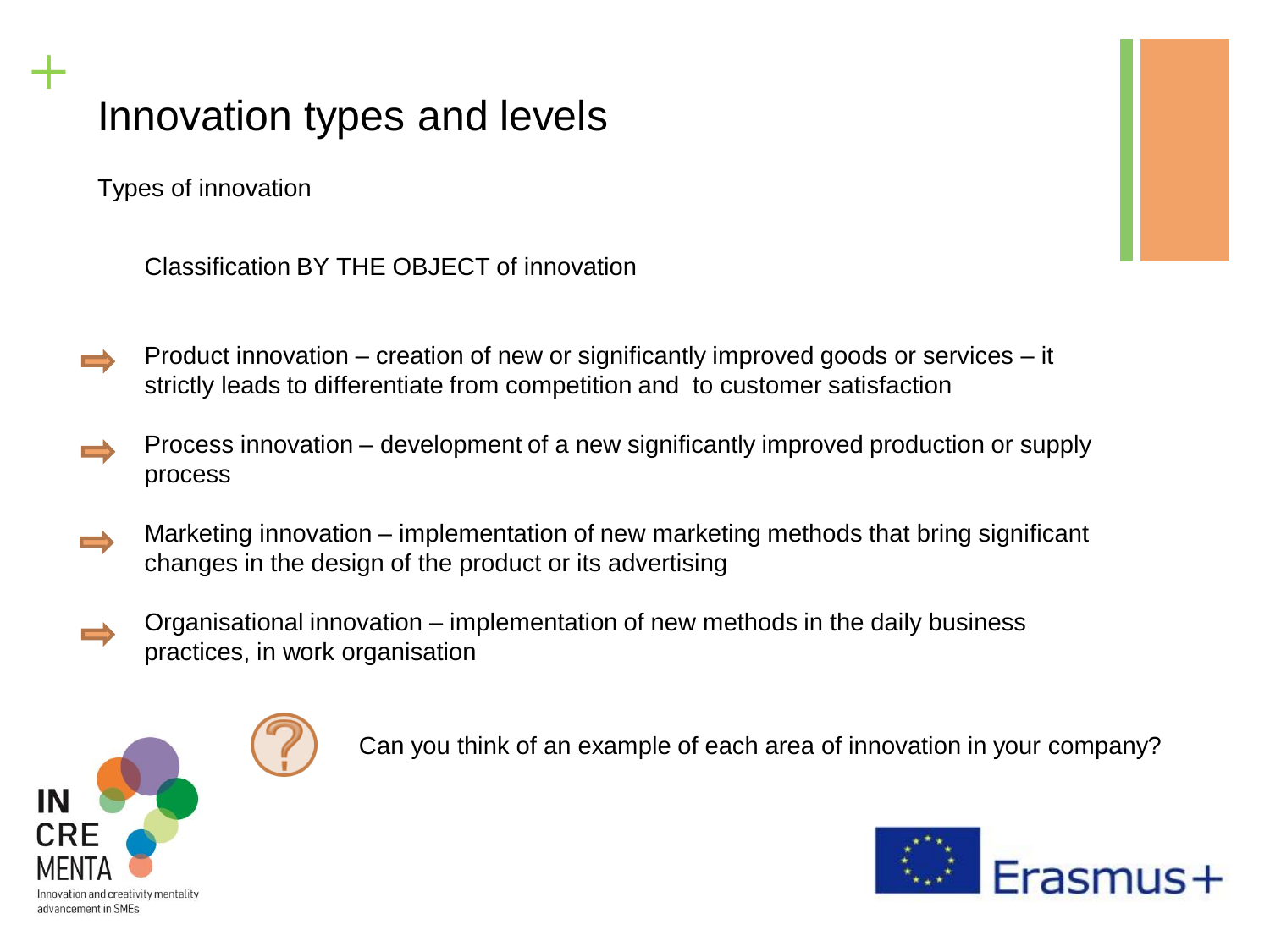Types of innovation

**+**

Classification BY THE DEGREE of innovation



- for a market or industry, or
- for the whole world.





▅

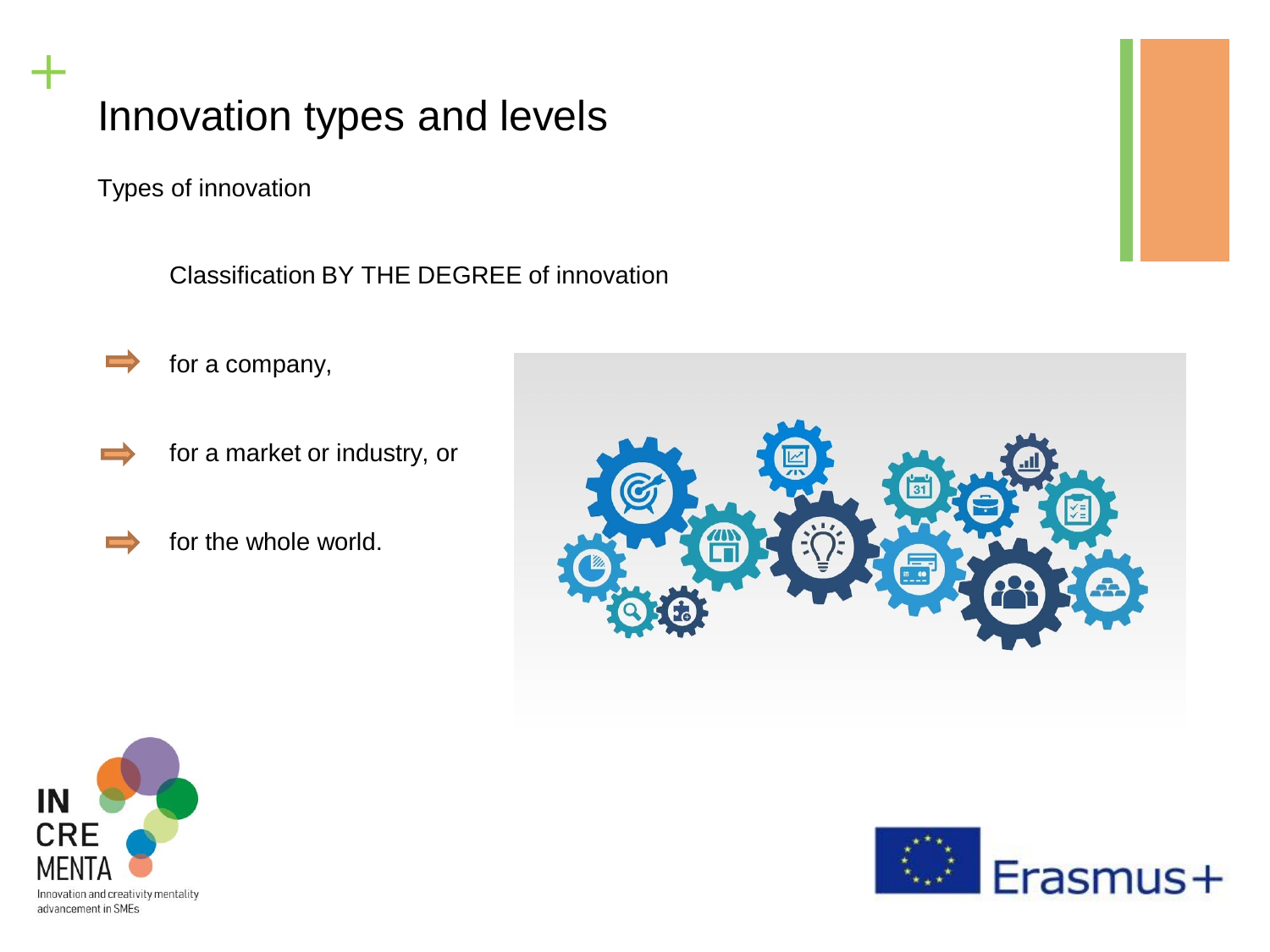Types of innovation

*Innovation is, at its core, about solving problems –there are as many ways to innovate as types of problems to solve. There is no one 'true' path to innovation.* 



**+**

- 1. Imagine you need to identify strategy to prepare an innovative method of selling your product
- 2. Imagine you need to identify strategy to prepare a new treatment for a rare type of cancer.



5 minutes

For finding the strategy, answer two questions:

How well can you define the problem? How well can you define the skill domain(s) needed to solve it?



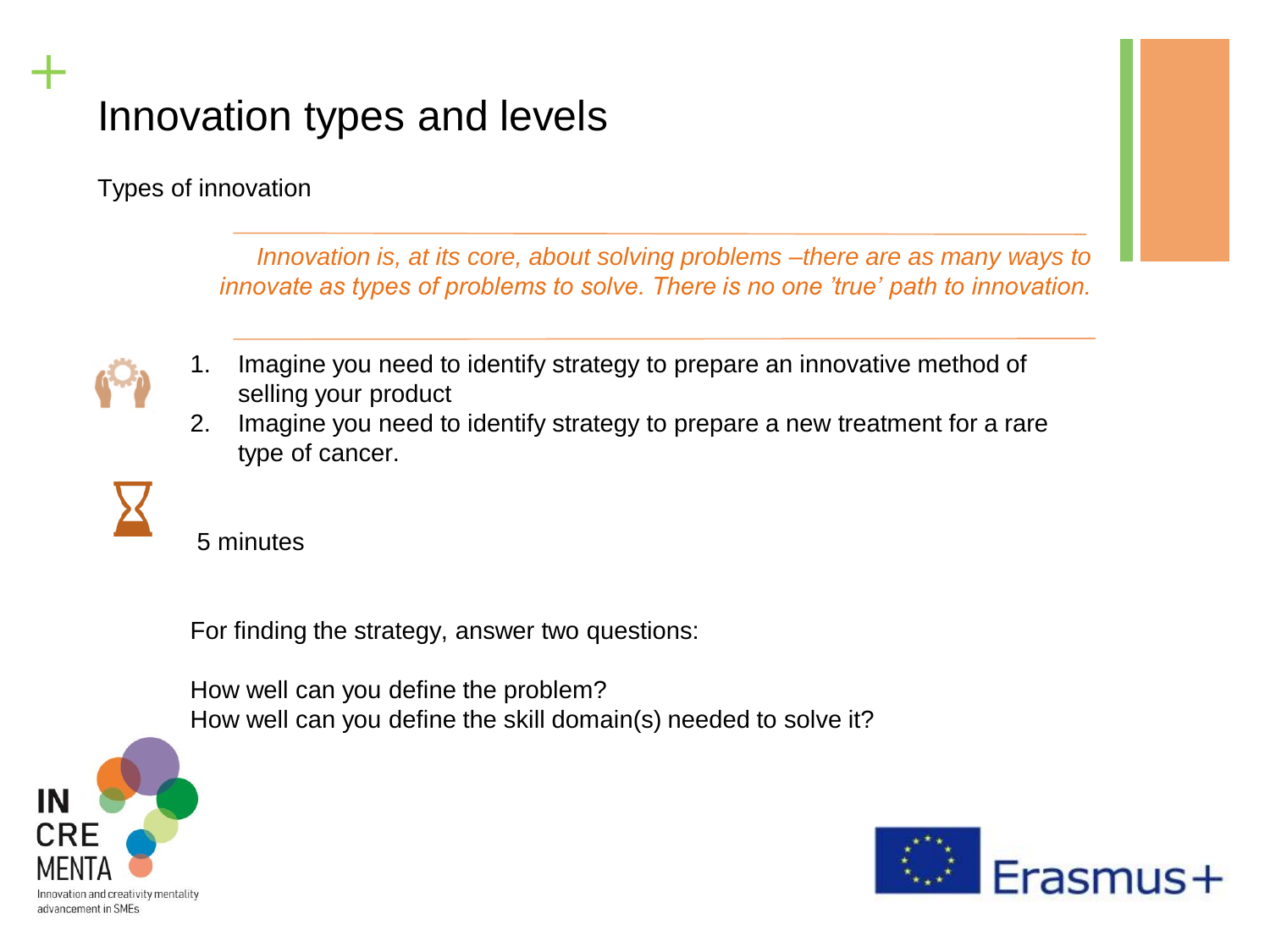Types of innovation – innovation matrix

| How well is the<br>problem defined? | WELL     | <b>RADICAL</b><br>(BREAKTHROUGH)<br><b>INNOVATION</b><br>e.g.<br><b>Maverics</b><br>Open innovation/Nobel prizes | <b>SUSTAINING</b><br>(INCREMENTAL)<br><b>INNOVATION</b><br>e.g.<br>Roadmapping<br><b>Design thinking</b> |
|-------------------------------------|----------|------------------------------------------------------------------------------------------------------------------|----------------------------------------------------------------------------------------------------------|
|                                     | NOT WELL | <b>BASIC RESEARCH</b><br>e.g.<br><b>Research divisions</b><br>Journals and conferences                           | <b>DISRUPTIVE INNOVATION</b><br>e.g.<br><b>Innovation labs</b>                                           |
|                                     |          | <b>NOT WELL</b>                                                                                                  | <b>WELL</b>                                                                                              |

How well is the domain defined?



*.* 



**+**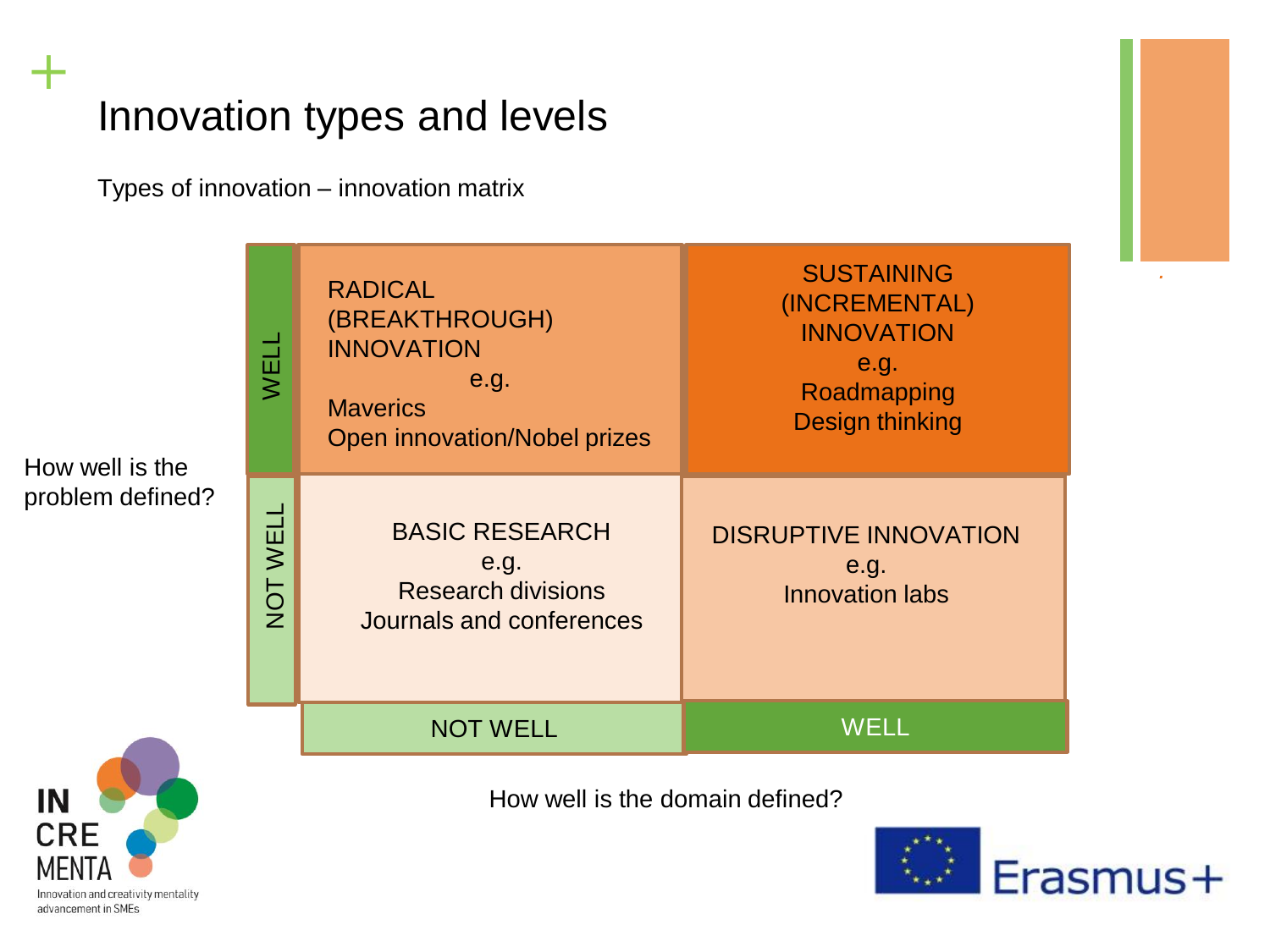Innovation levels



**+**

#### **Incremental (sustaining) innovation**

seek to get better at what you are doing already know the problems that exist know what skills you need to solve them usually **small steps** not a giant leap.

#### **Radical (breakthrough) innovation**

completely new technology makes current way of thinking obsolete can be a breakthrough may take some time for the market to digest it Is a **huge leap** not a small step.



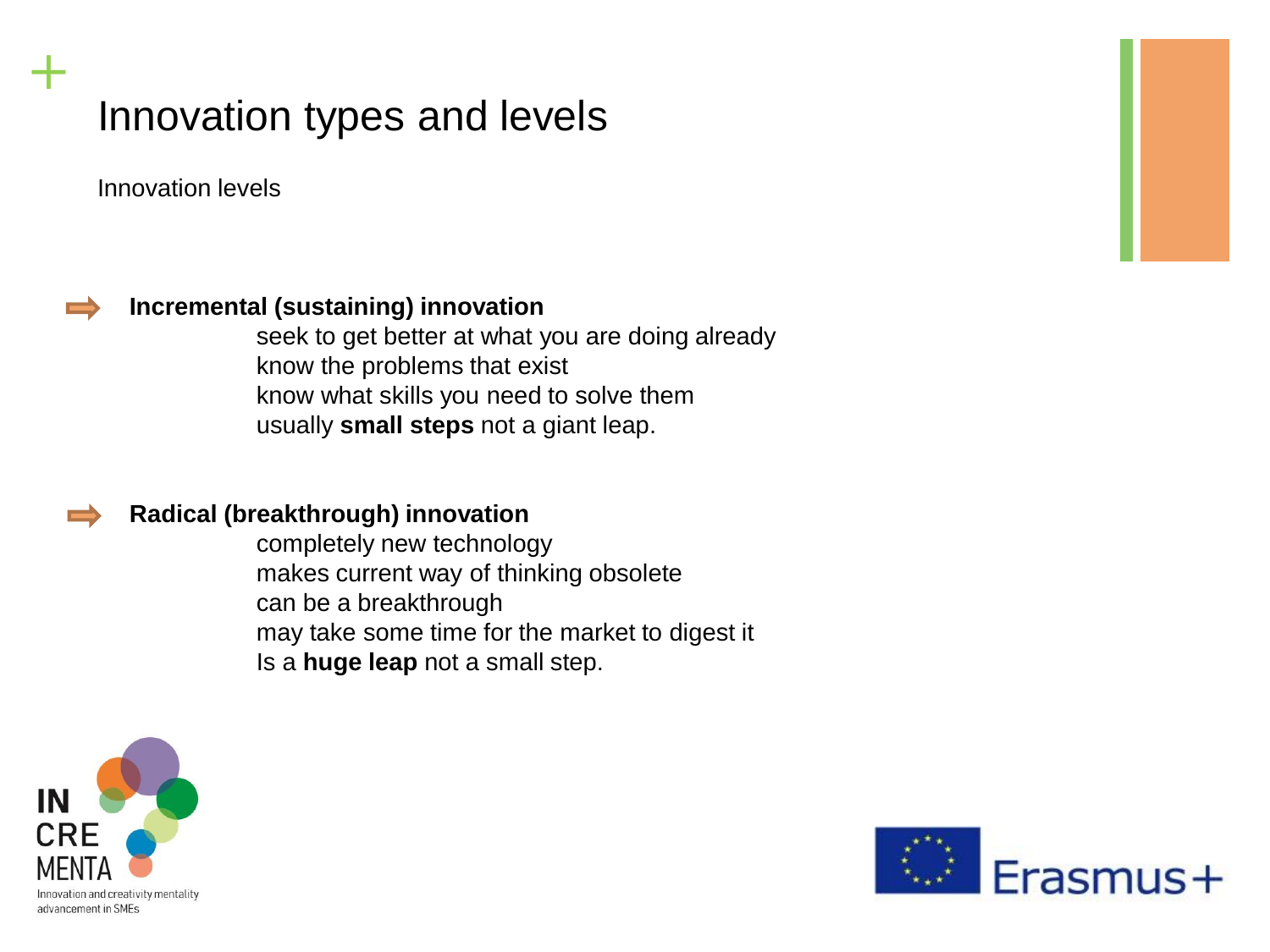Innovation levels

**+**

**Disruptive innovation -** innovation as a step towards the changing needs of the customers/ market over time. It is more into innovating the business model and not the product. Watch the movie to learn more (2 minutes).



[https://hbr.org/video/2688242135001/the-explainer](https://hbr.org/video/2688242135001/the-explainer-disruptive-innovation)disruptive-innovation

**Basic research** – needed to discover new things, phenomenon. Used in big companies like Procter & Gamble or Google where they invest in labs, academic research.



What type of innovation do you think would be most useful in your organisation?